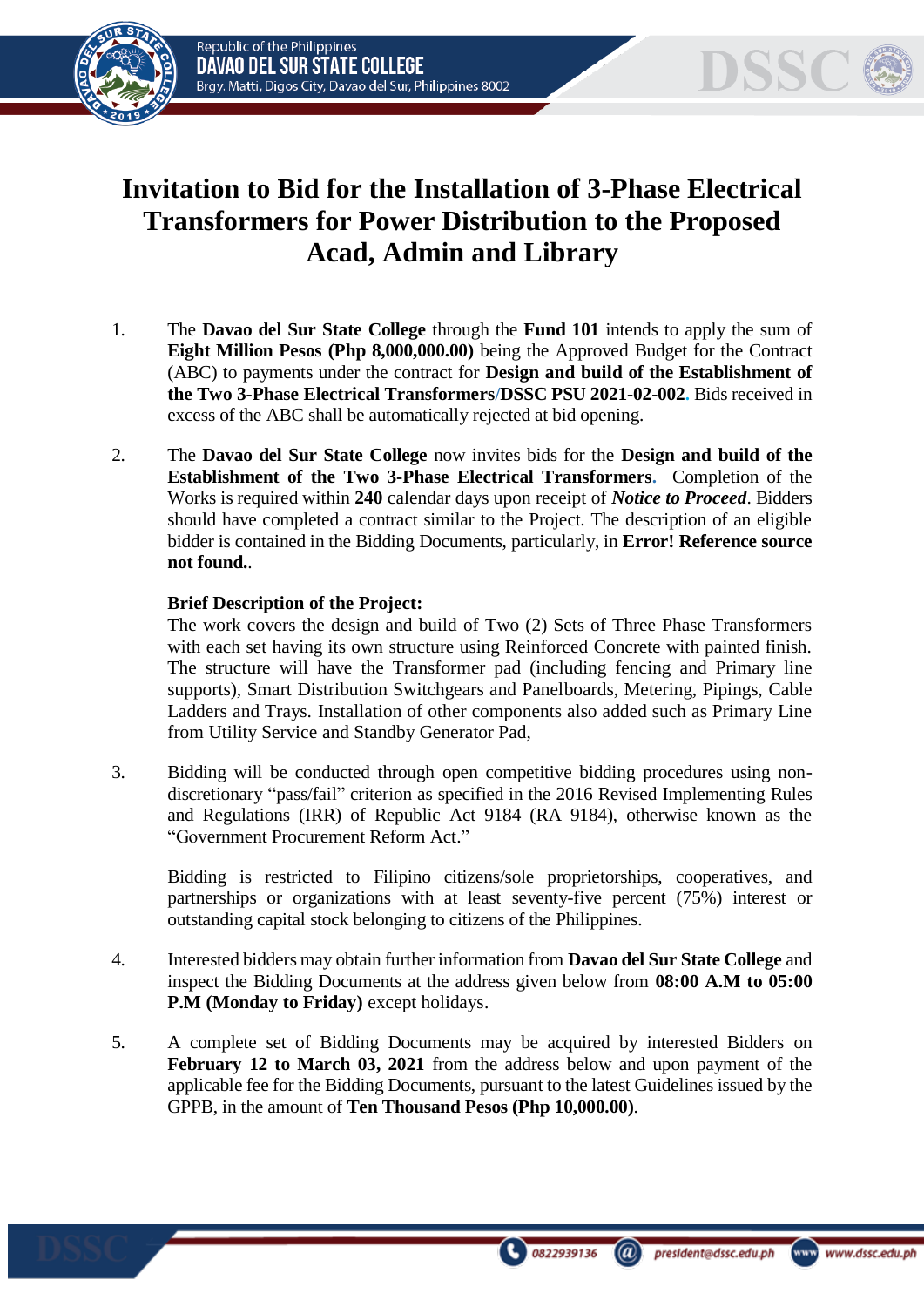

It may also be downloaded free of charge from the website of the Philippine Government Electronic Procurement System (PhilGEPS) and the website of the Procuring Entity*,* 

provided that bidders shall pay the applicable fee for the Bidding Documents not later than the submission of their bids.

Bidders shall pay the applicable fee for the Bidding Documents not later than the submission of their bids in any of the following payments options:

- Over-the-counter payment at DSSC-Cashier's office, Brgy. Matti, Digos City, Davao del Sur;
- Over-the-counter deposit at Land Bank of the Philippines (LBP) Account No. 0332-1103-65.

Prior to payment, bidders are advised to coordinate first with the BAC Chairperson, Mr. EDUARDO F. AQUINO, through mobile phone at (+63)948 270 7001 for the issuance of the "Payment Order" and instructions.

6. The **Davao del Sur State College** will hold a Pre-Bid Conference on **February 19, 2021 (01:00 P.M.)** at **Davao del Sur State College, Brgy. Matti, Digos City, Davao del Sur***,* which shall be open only to all interested parties who have purchased the Bidding Documents but limited to one (1) physically present representative per bidder only. The Pre-bid Conference is likewise accessible online via **Zoom through the following link:**

**[https://us02web.zoom.us/j/89745772289?pwd=MEFEZ21yeitrZGxTWFlYZl](https://us02web.zoom.us/j/89745772289?pwd=MEFEZ21yeitrZGxTWFlYZlNJYkI3dz09) [NJYkI3dz09](https://us02web.zoom.us/j/89745772289?pwd=MEFEZ21yeitrZGxTWFlYZlNJYkI3dz09)**

7. Bids must be duly received by the BAC Secretariat at the address below on or before **March 03, 2021 (12:00 P.M.).** All bids must be accompanied by a bid security in any of the acceptable forms and in the amount stated in **ITB** Clause **Error! Reference source not found.**.

Bid opening shall be on **March 03, 2021 (01:00 P.M.)** at **Davao del Sur State College, Brgy. Matti, Digos City, Davao del Sur***,* which shall be accessible also online via **Zoom through the following link:**

**[https://us02web.zoom.us/j/85259090250?pwd=aXNvaXdMUWtQVHRSNE](https://us02web.zoom.us/j/85259090250?pwd=aXNvaXdMUWtQVHRSNEF6ZjRnRTFrZz09) [F6ZjRnRTFrZz09](https://us02web.zoom.us/j/85259090250?pwd=aXNvaXdMUWtQVHRSNEF6ZjRnRTFrZz09)**

Bids will be opened in the presence of the bidders' representatives who choose to attend at the address below. **Only one (1) representative of the Bidder shall be allowed to physically attend in the opening of bids**. Late bids shall not be accepted.

8. The **Davao del Sur State College** reserves the right to reject any and all bids, declare a failure of bidding, or not award the contract at any time prior to contract award in accordance with Section 41 of RA 9184 and its IRR, without thereby incurring any liability to the affected bidder or bidders.

DSSC